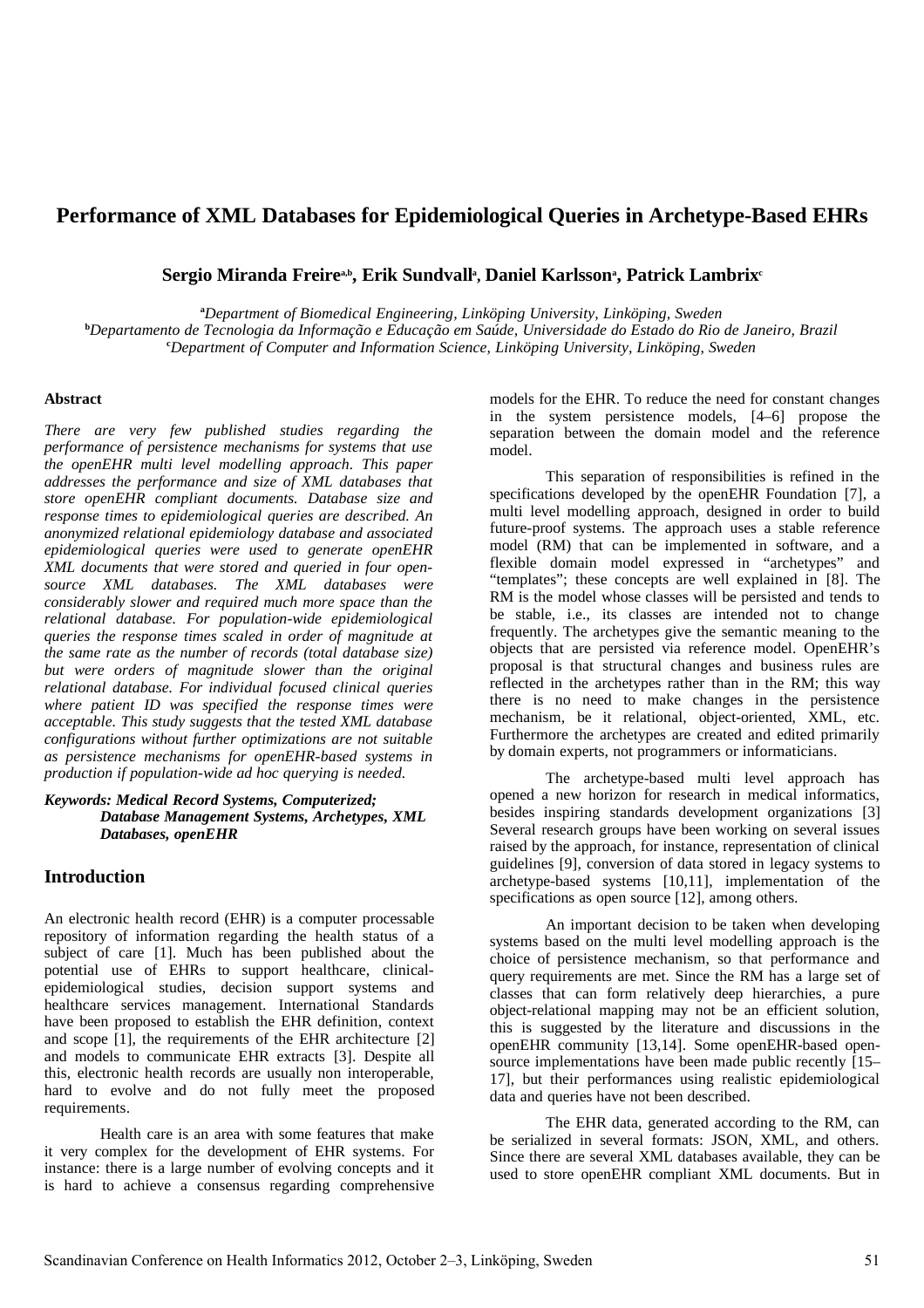order to be used in production, they must have good performance not only when querying for data about an individual (clinical query) but also for data about a whole population (epidemiological query), e.g., follow up or research. This is one of the most important secondary uses of electronic healthcare records and to the best of our knowledge, no study has been published with this kind of evaluation.

This paper addresses the performance of XML databases that stores openEHR compliant documents in terms of size and response times to epidemiological queries.

# **Materials and Methods**

# **Test database**

This study used the database of the National Cervical Cancer Information System – SISCOLO – for the State of Rio de Janeiro, Brazil, from June 2006 to December 2009 that was subjected to a process of record linkage in order to identify records that belong to the same patient [18]. Through this process, all records belonging to the same patient were given the same integer identifier (uid field in the database) that was unique for each patient. Data for this database are collected from standardised forms for two ambulatory procedures requests: cervical pathological examination and pap smear. These forms generate two main tables in the SISCOLO database which contain respectively the results of histological and cytological examinations of women. Those tables, which from now on will be called "histology" and "cytology", were exported into corresponding tables in a MySQL [19] schema.

The cytological exam comprises the following sections:

- anamnesis;
- clinical examination
- cytological exam results
	- − reasons for the rejection of the slice
	- − type of epithelium in the sample
	- − material adequability (true or false)
	- − reasons for inadequability
	- − benign cellular alterations
	- − microbiology
	- atypical cells of indeterminate meaning
	- − atypias in scamous cells
	- − atypias in glandular cells
	- − other malign neoplasias
	- − presence of endometrial cells

Depending on the results of the cytological exam, the woman may be referred to perform a histological exam which is comprised of the following sections:

- cytological exam results;
	- − atypical cells of indeterminate meaning
	- − atypias in scamous cells
	- − atypias in glandular cells
- colposcopy
- − result
	- − procedure
- type of surgical procedure
- macroscopy
- microscopy
	- − benign lesions
	- neoplasic or pre-neoplasic lesions
	- − differentiation degree
	- tumour extension
	- surgical margins

The histology table has 7,477 records belonging to 6,238 patients. The cytology table has 2,471,088 records, belonging to 1,679,801 patients, and 5,316 of them have also records in the histology table. All identifying demographic data of patients, health professionals and organizations were removed from the database. In addition to this, the date of birth and the date of exam were modified by adding or subtracting a random number of days (in the intervals  $\pm$ 912 and  $\pm 100$  respectively). This was done in order to obtain a virtually anonymized set of data without impacting the representativeness of the set.

#### **OpenEHR XML documents**

A set of 10 archetypes and 3 templates was designed from scratch in order to represent the contents of the SISCOLO database schema using the Ocean Informatics Archetype Editor and Template Designer [20,21]. Then the contents of the SISCOLO database was mapped to openEHR XML documents, according to the following steps:

- 1. XML files (EHR data instance examples) corresponding to each of the compositions: histological exam, cytological exam and administrative data were generated using LiU-EEE [22] that exposes the example instance skeleton generator from the openEHR Java reference implementation [12].
- 2. An XML document that represented a patient record with those compositions was generated using LiU-EEE.
- 3. This XML document was used as a basis for a Freemarker [23] template in order to map all records in the SISCOLO database to openehr XML documents. One XML document was created for each patient and it contained all histological and cytological exams for that patient.

Of the 6,238 women who have histological exams, 5,281 performed only one exam, 779 performed two exams, 138 performed 3 exams and 40 performed 4 or more exams. Of the 1,679,801 women who were submitted to cytological exams, 1,135,726 had one exam, 363,357 had 2 exams, 132,438 had 3 exams and 48,280 had 4 or more exams. Each exam generated one composition in the EHR. It can be seen then that the majority of women have only a few exams. In the very few cases where women have more than ten exams of each type, this may be due to errors in the probabilistic record linkage process.

For women who have histological exams, the openEHR XML documents vary in size from a minimum of 30 KBytes to a maximum of 606,2 KBytes, depending on the number of cytological and histological exams they were submitted to.

# **Evaluated Databases**

Four XML database systems were evaluated in this study and compared with the performance of the original database in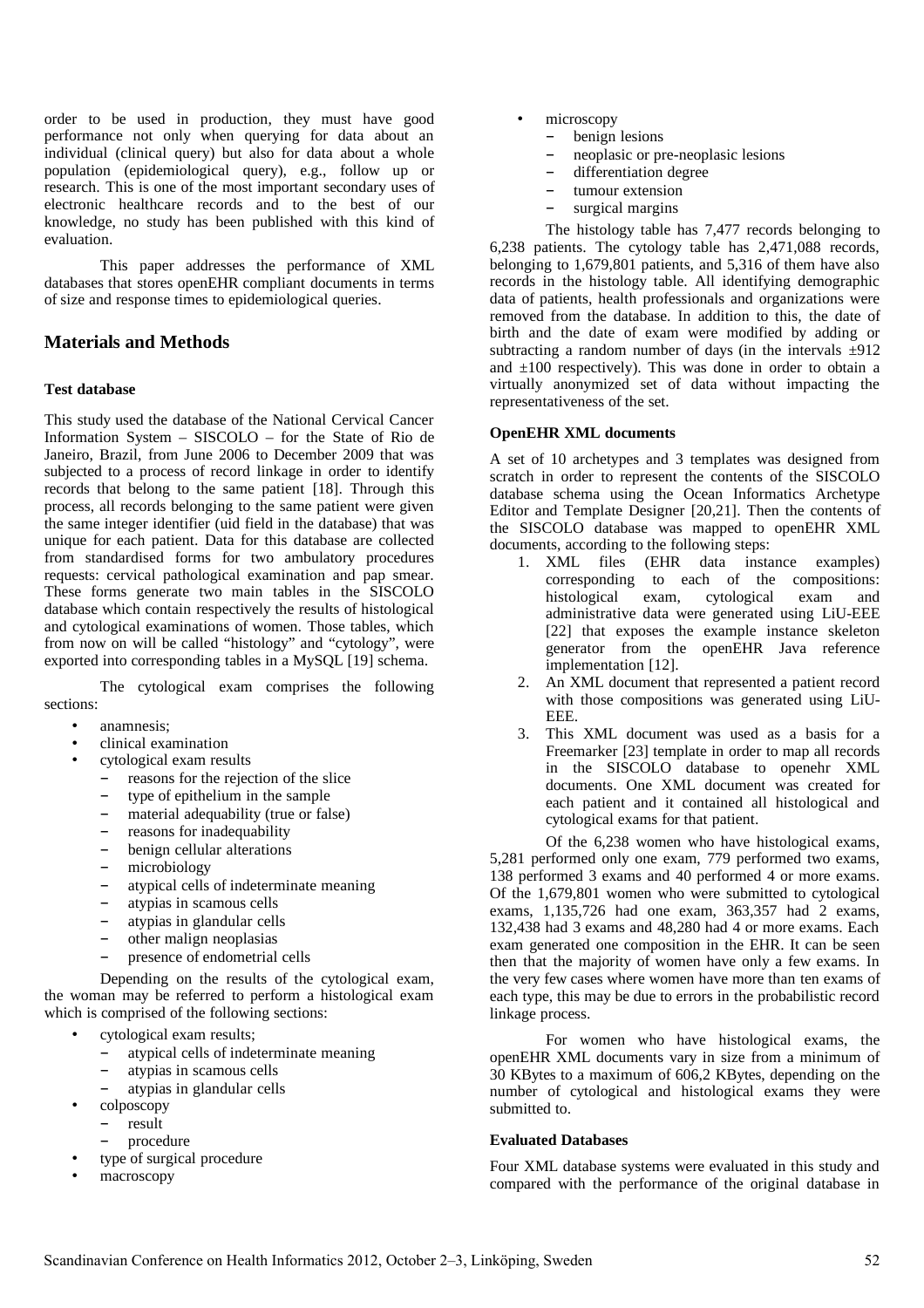MySQL (version 5.5.24): eXist (version 1.4.2) [24], BaseX (version 7.3) [25], Sedna (version 3.5) [26], and Berkeley DB XML (version 11g) [27]. This selection included the major actively maintained open source XML databases with XQJ and XQuery java interfaces.

#### **Evaluation setup**

The evaluation was done in terms of storage space and response times to a series of queries against each of the databases. Three datasets were built as subsets of the original SISCOLO database:

- 1. all EHRs containing both histological data and associated cytological data (6,238 records) *siscolo6k*;
- 2. the same records as in 1 plus around 60,000 EHRs containing only cytological data (66,070 records) – siscolo60k;
- 3. the same records as in 1 plus around 600,000 EHRs containing only cytological data (604,367 records) - siscolo600k.

Each of these datasets were stored in each of the XML database systems. Then a set of population-based

queries were created in SQL and equivalent ones in the Archetype Query Language (AQL) [29], which were translated to XQuery [30] through the LiU-EEE software.

In order to be realistic, the population-based queries were created following the analysis performed in an epidemiological study that evaluated the effectiveness of the SISCOLO screening programme [30]. In addition to the population-wide queries, three clinical queries were created to access, for each of a set of randomly selected EHRs, the whole content of the EHR, one *composition* section and one *evaluation* section within each EHR.

AQL does not yet have aggregation functions. Therefore all population-based queries were framed to return all record Ids that satisfied the query criteria. All epidemiological queries included a time interval in their selection criteria. The response times were evaluated both for an interval of four months and for a period of three years which included most of the data in the database. Box 1 shows an example of an AQL query and its corresponding translation to XQuery.

*Box 1: A query example is to return all record ids that had a histological exam result indicating neoplastic lesions between 2006- 01-01 and 2006-05-01.*

#### **In AQL it is expressed as...**

SELECT e/ehr\_id/value as ehr\_id FROM Ehr e CONTAINS VERSION v CONTAINS COMPOSITION c [openEHR-EHR-COMPOSITION.histologic\_exam.v1] CONTAINS OBSERVATION obs [openEHR-EHR-OBSERVATION.histological\_exam\_result.v1] WHERE (EXISTS obs/data[at0001]/events[at0002]/data[at0003]/items[at0085]/items[at0033]/items[at0034] OR EXISTS obs/data[at0001]/events[at0002]/data[at0003]/items[at0085]/items[at0033]/items[at0035]) AND c/context/start\_time/value >= '2006-01-01T00:00:00,000+01:00' AND c/context/start\_time/value < '2006-05-01T00:00:00,000+01:00' **...which when translated to XQuery results in:** declare namespace  $v1 = "http://schemes.openehr.org/v1";$ declare default element namespace "http://schemas.openehr.org/v1"; declare namespace xsi = "http://www.w3.org/2001/XMLSchema-instance"; declare namespace eee = "http://www.imt.liu.se/mi/ehr/2010/EEE-v1.xsd"; declare namespace res = "http://www.imt.liu.se/mi/ehr/2010/xml-result-v1#";  $<$ res:xml-results $>$ <res:head><res:variable name="ehr\_id"/></res:head> <res:results> {let \$ehrRoot := //eee:EHR for \$e in \$ehrRoot for \$v in \$e/eee:versioned\_objects/eee:versions for \$c in \$v//\*[@xsi:type='v1:COMPOSITION' and @archetype\_node\_id="openEHR-EHR-COMPOSITION.histologic\_exam.v1"] for \$obs in \$c//\* $[@xsi:type='v1:OBSERVATION'$  and @archetype\_node\_id= "openEHR-EHR-OBSERVATION.histological\_exam\_result.v1"] where  $(\text{exists}(\text{\%obs}/\text{data}[\text{\&a}$ rchetype\_node\_id = 'at0001']/events[@archetype\_node\_id = 'at0002']/data[@archetype\_node\_id =  $\frac{1}{2}$ at0003']/items[@archetype\_node\_id = 'at0085']/items[@archetype\_node\_id = 'at0033']/items[@archetype\_node\_id = 'at0034']) or exists(\$obs/data[@archetype\_node\_id = 'at0001']/events[@archetype\_node\_id = 'at0002']/data[@archetype\_node\_id =  $\frac{1}{2}$ at0003']/items[@archetype\_node\_id = 'at0085']/items[@archetype\_node\_id = 'at0033']/items[@archetype\_node\_id = 'at0035'])) and  $\text{\$c/context/start time/value} > = '2006-01-01T00:00:00,000+01:00'$  and  $\text{\$c/context/start time/value} < '2006-05-05$ 01T00:00:00,000+01:00' return  $\langle$ res:result><res:binding name="ehr\_id">{\$e/eee:ehr\_id/value}</res:binding></res:result>}  $\mathopen{<}$ /res:results $\mathclose{>}$ </res:xml-results>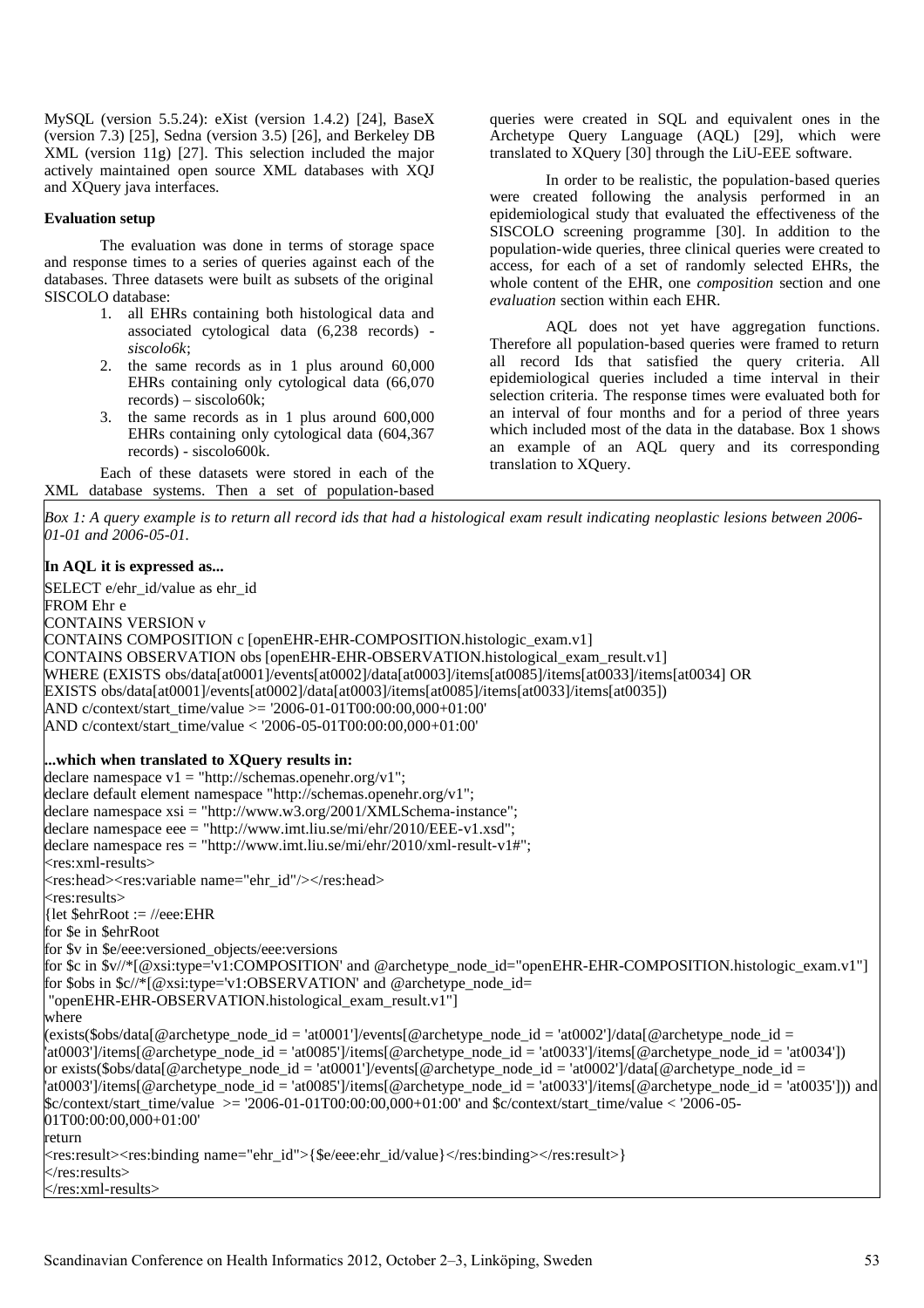The queries were executed ten times in MySQL in all three datasets. Due to their slow response times, the number of times the queries were executed in the XML databases was reduced. For BaseX, they were run three times for siscolo6k, two times in siscolo60k and siscolo600k. For Sedna, they were run two times for siscolo6k, a subset of the queries were run two times in siscolo60k and only once in siscolo600k. For Berkeley DB XML, the same subset of the queries was run three times in siscolo6k and only once in siscolo60k and siscolo600k. All databases were queried through the Java API for each database and the execution time was measured from the moment the query was sent to the database until the result set was returned. No display of or navigation through the results was performed.

The MySQL database was indexed by the EHR id. No indexes besides those that are already built-in in the XML databases were created, because we were most interested in ad hoc queries for which it is not known in advance which indexes should be used, and which is a very common use case in health care research. Thus, in the XML databases, no assumptions were made about the kinds of query that would be made. The evaluation was performed with a single user accessing the stand-alone database.

The evaluation was performed in a DELL desktop with an AMD Athlon 64X2 dual-core processor 5600+x2 with 3.9 GB RAM running Ubuntu 12.04 LTS.

# **Results**

The sizes of each database in MySQL and in the four XML databases are shown in Table 1 for the three datasets described above and also for the complete dataset, described by "FULL" in the table. Besides requiring much more space than the relational database, it can be observed that there is a large discrepancy among the XML databases, with BaseX being the least demanding and Sedna the most space consuming.

*Table 1 – Databases' size in GBytes according to the database system and the number of records it contains.*

|                                  | <b>Size (Number of Records)</b> |        |         |             |
|----------------------------------|---------------------------------|--------|---------|-------------|
| <b>Database</b>                  | 6,238                           | 66,070 | 604,367 | <b>FULL</b> |
| <b>MySQL</b>                     | 0.013                           | 0.052  | 0.41    | 1.1         |
| Generated<br><b>XML</b> files    | 0.56                            | 2.8    | 23      | 60          |
| <b>BaseX</b>                     | 0.38                            | 1.9    | 15.7    | 42          |
| eXist                            | 0.72                            | 3.9    | 31.27   | 70          |
| Sedna                            | 1.7                             | 8.4    | 70.9    | 181         |
| <b>Berkeley</b><br><b>DB XML</b> | 1.5                             | 7.0    | 57.4    | 137         |

The response times for each of the databases are shown in Figure 1.





scale

All XML database systems perform poorly compared to the relational database for the epidemiological queries and there is also a large discrepancy among them as far as the response time goes. MySQL has response times varying from µs to hundreds of ms with one query reaching a peak of 100s one time for the larger dataset. BaseX has the best performance of all XML databases in all datasets but the response times are around 10s for the 6k , 60s for 60k and 500s for 600k dataset for the short time interval. The response times increase significantly for the long time interval. Sedna comes second in the rank of XML databases with similar response times for both the short and long time intervals, but much slower response times than BaseX in all datasets. eXist is slower than Sedna for the smallest dataset, but with comparable response times for the 60k dataset. Berkeley DB XML was the slowest of all with response times two orders of magnitude higher than BaseX. No data was obtained for eXist and Berkeley DB XML for the 600k dataset because the response was taking too long and the program was aborted.

The average response times for the clinical queries were between 10 and 200ms for the BaseX, eXist and Berkely DB XML, as well as for MySQL. The response times depended on the sizes of the individual records.

#### **Discussion**

The openEHR XML documents are very verbose; this is caused by the inherent verbosity of XML and by the openEHR RM. The RM has a deep tree structure and it stores both codes and description for terminological entries. More information is also added to the openEHR data such as context, auditing, archetype ids an so on, which was not present in the anonymized SISCOLO database. The size of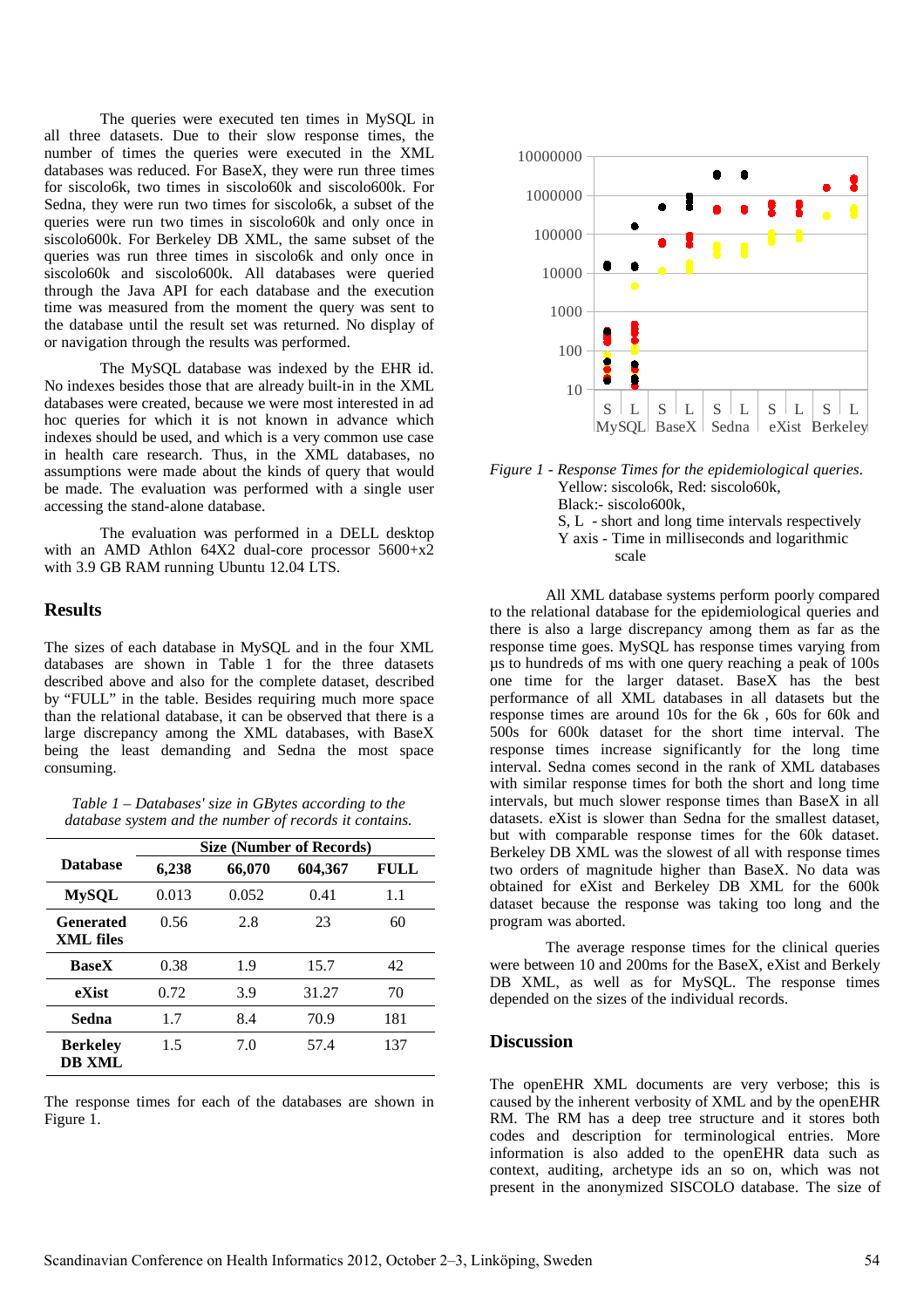the three sets of XML documents are respectively 556 MBytes, 2.8 GBytes and 23 GBytes. Therefore it is not a surprise that the sizes of the XML databases are much larger than the corresponding SQL database. However it is interesting to notice that the XML database systems differ greatly in the size of the generated databases with BaseX being the most space saving of all and Sedna and Berkeley DB XML requiring around 3 times more space than BaseX. eXist ranks second in this aspect.

The response times of the XML databases for the epidemiological queries leave much to be desired as compared to the sql database. This is in accordance with the results from the literature [31]. There are also large differences among the XML databases, being BaseX again the most responsive of all and eXist the least responsive. The response times are very high, even for the smallest dataset. In a realistic scenario with concurrent access to the databases, the response times would be even worse.

Each XML database has its own built-in indexing mechanism. With Sedna the query syntax should be modified to indicate which index to use. In the epidemiological scenario, this is not useful because usually it is not easily known in advance which index would be most helpful to the query execution.

The way the openEHR archetypes are designed and the nature of data values that are stored in the database make the automatically generated indexes in the databases inefficient. The archetypes usually have many attributes with the same value, for instance almost all archetypes have an archetype node id equal to "at0001" and the database used in this study has mainly coded values with few options to choose from. This makes xml text and attribute indexes point to a huge number of entries in the database, leading to long inspection of documents in order to return the results. How to best handle querying of the relatively deep openEHR tree structures, often with repeated path segment identifiers, is an interesting topic for future research.

The XQueries were not handwritten but produced by LiU-EEE AQL parser. Possibly these queries could be rewritten so that better response times could be obtained, but this is open to investigation.

It would be better to run each of the queries the same number of times for each scenario but, due to the slow response times, the number of repetitions was reduced and, in some cases, some queries were omitted. However, it has been observed that the response times do not change very much for successive runs of the same queries and the order of magnitude of the response times is not lost when we limit the number of repetitions. Besides the queries that were left out had response times similar to the queries that remained.

Although useful as an educational tool for teaching the openEHR specification and implementation to students and newcomers, the results of this study put into question the usability of XML databases as a persistence mechanism for openEHR-based systems intended for ad hoc population queries. Even in the clinical scenario, it is common to perform population-based queries, for instance, a doctor that asks for the records of all patients that he/she is going to attend that day. Therefore other alternatives should be investigated, such as the one proposed by Beale [32], Arikan

[15] XML shredding [33] or other architectures such as Column stores, e.g. Hadoop/Hbase (hadoop.apache.org), Cassandra (cassandra.apache.org); Document store, e.g. Terrastore (code.google.com/p/terrastore); Key Value or Tuple stores, e.g., AmazonSimpleDB (aws.amazon.com/simpledb), Graph Databases, e.g., Neo4j (neo4j.org), InfoGRID (infogrid.org); and RDF triple stores e.g. Allegro Graph (www.franz.com/agraph/ allegrograph).

It is important to point out that the Archetype Query Language does not provide constructors for creating aggregation queries. In the clinical-epidemiological context this is an essential requirement and the Archetype Query Language needs to be enhanced in order to enable interoperable such queries. It is also necessary to add the "Distinct" construct so as to avoid the return of the same values more than once in the query results.

# **Conclusions**

The XML database systems were considerably slower and required much more space than the relational database. For population wide epidemiological queries the response times scaled in order of magnitude at the same rate as the number of records (total database size) but were orders of magnitude slower than the original relational database. For individual focused clinical queries where patient ID was specified the response times were acceptable. This study suggests that the tested XML database configurations without further optimizations are not suitable as persistence mechanism for openEHR-based systems in production if population-wide ad hoc querying is needed.

# **Acknowledgements**

SM Freire received a scholarship from CAPES Foundation (Proc. 4055/11-0). The authors thank the Head of the Cervical Cancer Screening Program of the Health Secretary of Rio de Janeiro State for allowing access to the original SISCOLO database .

# **References**

- [1] ISO. TR 20514 Health informatics Electronic health record - Definition, scope and context [Internet]. International Organization for Standardization; 2005 p. 27. Available at: http://www.iso.org/iso/home/store/catalogue\_tc/catalogu e\_detail.htm?csnumber=39525
- [2] ISO. IS 18308 Health informatics -- Requirements for an electronic health record architecture [Internet]. International Organization for Standardization; 2011 p. 25. Available at: http://www.iso.org/iso/home/store/catalogue\_tc/catalogu e\_detail.htm?csnumber=52823
- [3] ISO. IS 13606: Health informatics Electronic healthcare record communication — Part 1: Reference Model [Internet]. International Organization for Standardization; 2008 p. 83. Available at: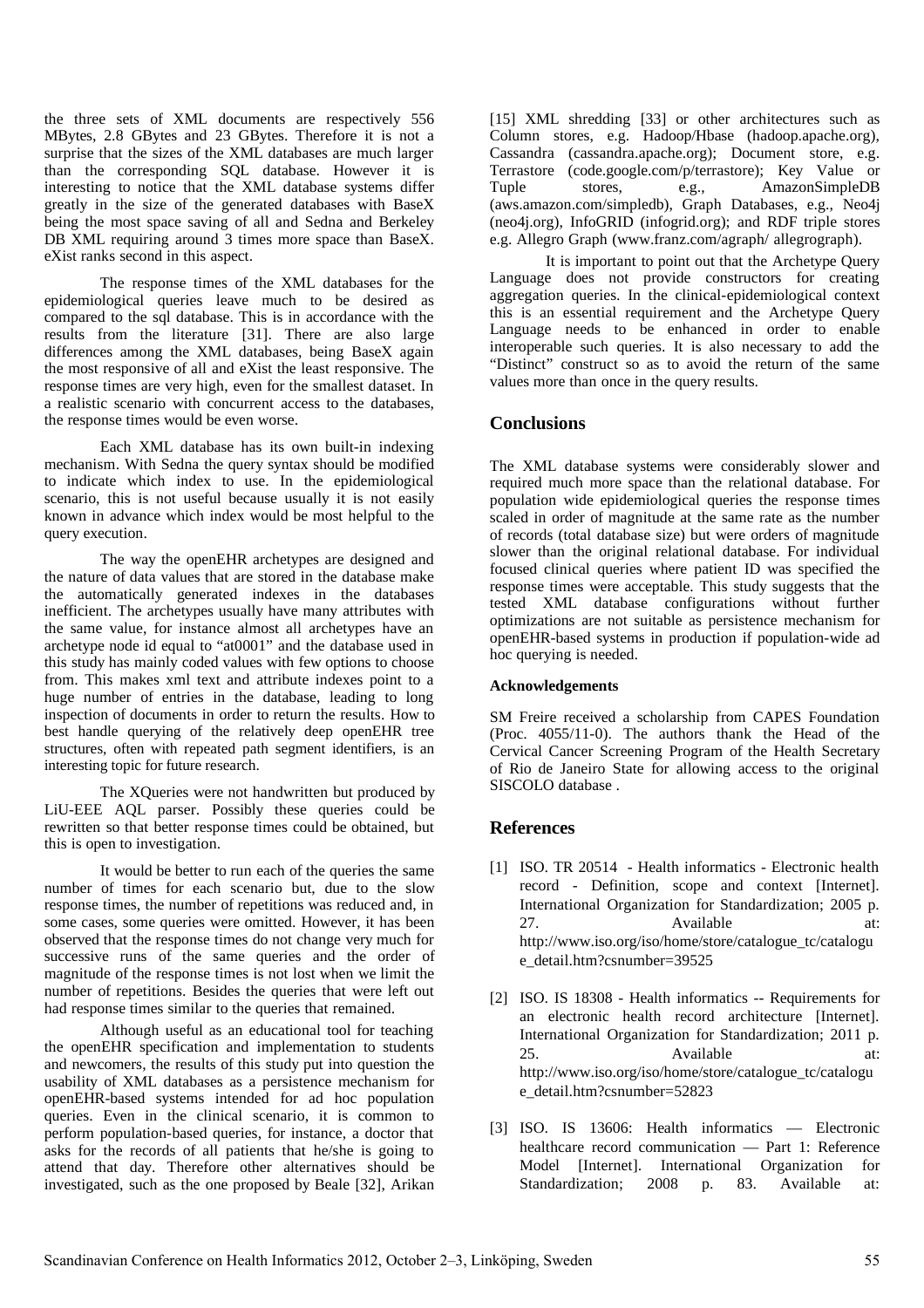http://www.iso.org/iso/home/store/catalogue\_tc/catalogu e\_detail.htm?csnumber=40784

- [4] Johnson J. Generic Data Modeling for Clinical Repositories. J Am Med Inform Assoc. 1996;3:328-39.
- [5] Nadkarni P, Marenco L, Chen R, Skoufos E, Shepherd G, Miller P. Organization of Heterogeneous Scientific Data Using the EAV/CR Representation. J Am Med Inform Assoc. 1999;6:478-93.
- [6] Chen R, Enberg G, Klein G. Julius a template based supplementary electronic health record system. BMC Med Inform Decis Mak. 7(10).
- [7] openEHR. The openEHR Foundation [Internet]. [Accessed 2012 jul 28]. Available at: http://www.openehr.org
- [8] Beale T, Heard S. OpenEHR architecture overview [Internet]. [Accessed 2012 jul 20]. Available at: http://www.openehr.org/releases/1.0.2/architecture/overv iew.pdf.
- [9] Chen R, GeorgiI-Hemming P, Ahlfeldt H. Representing a Chemotherapy Guideline Using openEHR and Rules. Stud Health Technol Inform. 2009;150:653-7.
- [10] Moner D, Maldonado J, Boscá D, Fernandez J, Angulo C, Crespo P, et al. Archetype-Based Semantic Integration and Standardization of Clinical Data. Proceedings of the 28th IEEE EMBS Annual International Conference. New York; 2006. p. 514-5144.
- [11] Chen R, Klein G, Sundvall E, Karlsson D, Ahlfeldt H. Archetype-based conversion of EHR content models: pilot experience with a regional EHR system. BMC Med Inform Decis Mak. 2009;9(33).
- [12] Chen R, Klein G. The openEHR Java Reference Implementation Project. MEDINFO 2007. Kuhn et al.; 2007. p. 58-62.
- [13] Muñoz A, Solominos R, Pascual M, Fragua J, Gonzalez M, Monteagudo J, et al. Proof-of-concept Design and Development of an EN13606-based Electronic Health Care Record Service. J Am Med Inform Assoc. 2007;14(1):118-129.
- [14] openEHR Foundation. openEHR Technical Discussion List [Internet]. [Accessed 2012 jul 27]. Available at: http://lists.openehr.org/pipermail/openehrtechnical\_lists.openehr.org/
- [15] Arikan S. openEHR REFerence Framework and Application [Internet]. [Accessed 2011 may 4]. Available at: http://opereffa.chime.ucl.ac.uk/introduction.jsf
- [16] Atalag K, Yang H. From openEHR Domain Models to Advanced User Interfaces: A Case Study in Endoscopy. 2010 Health Informatics New Zealand Conference [Internet]. Wellington; 2010 [Accessed 2011 may 5]. Available at: http://www.openehr.org/wiki/download/attachments/185 13934/Atalag\_HINZ2010-Paper.pdf? version=1&modificationDate=1291667587000
- [17] Pazos P, Carrasco L, Machado F, Simini F. Traumagen: historia clínica electrónica con acceso a estudios radiológicos digitales especializada en la atención de pacientes gravemente traumatizados. CAIS - JAIIO 2010 [Internet]. 2010 [Accessed 2009 nov 10]. Available at: http://www.slideshare.net/pablitox/proyecto-traumagencais-jaiio-2010
- [18] Freire SM, Almeida RT de, Bastos E de A, Cabral MDB, Souza RC, Silva MGP. A record linkage process of a cervical cancer screening database. Computer Methods and Programs in Biomedicine. 2012; 108:90–101 .
- [19] MySQL database [Internet]. Oracle Corporation; [Accessed 2010 jun 1]. Available at: http://www.mysql.com
- [20] Ocean Archetype Editor [Internet]. Ocean Informatics; [Accessed 2012 jul 28]. Available at: http://www.openehr.org/svn/knowledge\_tools\_dotnet/TR UNK/ArchetypeEditor/Help/index.html
- [21] Ocean Template Designer [Internet]. Ocean Informatics; [Accessed 2012 jul 28]. Available at: http://wiki.oceaninformatics.com/confluence/display/TT L/Template+Designer+Releases
- [22] Sundvall E, Nyström M, Karlsson D, Eneling M, Chen R, Örman H. Applying Representational State Transfer (REST) Architecture to Archetype-based Electronic Health Record Systems. Unpublished Manuscript; 2012.
- [23] Freemarker Java Template Engine Library [Internet]. [Accessed 2012 jul 28]. Available at: http://freemarker.sourceforge.net/
- [24] http://exist-db.org/exist/index.xml [Internet]. [Accessed 2012 jul 28]. Available at: http://existdb.org/exist/index.xml
- [25] BaseX:The XML database [Internet]. [Accessed 2012 jul 28]. Available at: http://basex.org/
- [26] Sedna: Native XML Database System [Internet]. [Accessed 2012 jul 28]. Available at: http://www.sedna.org/